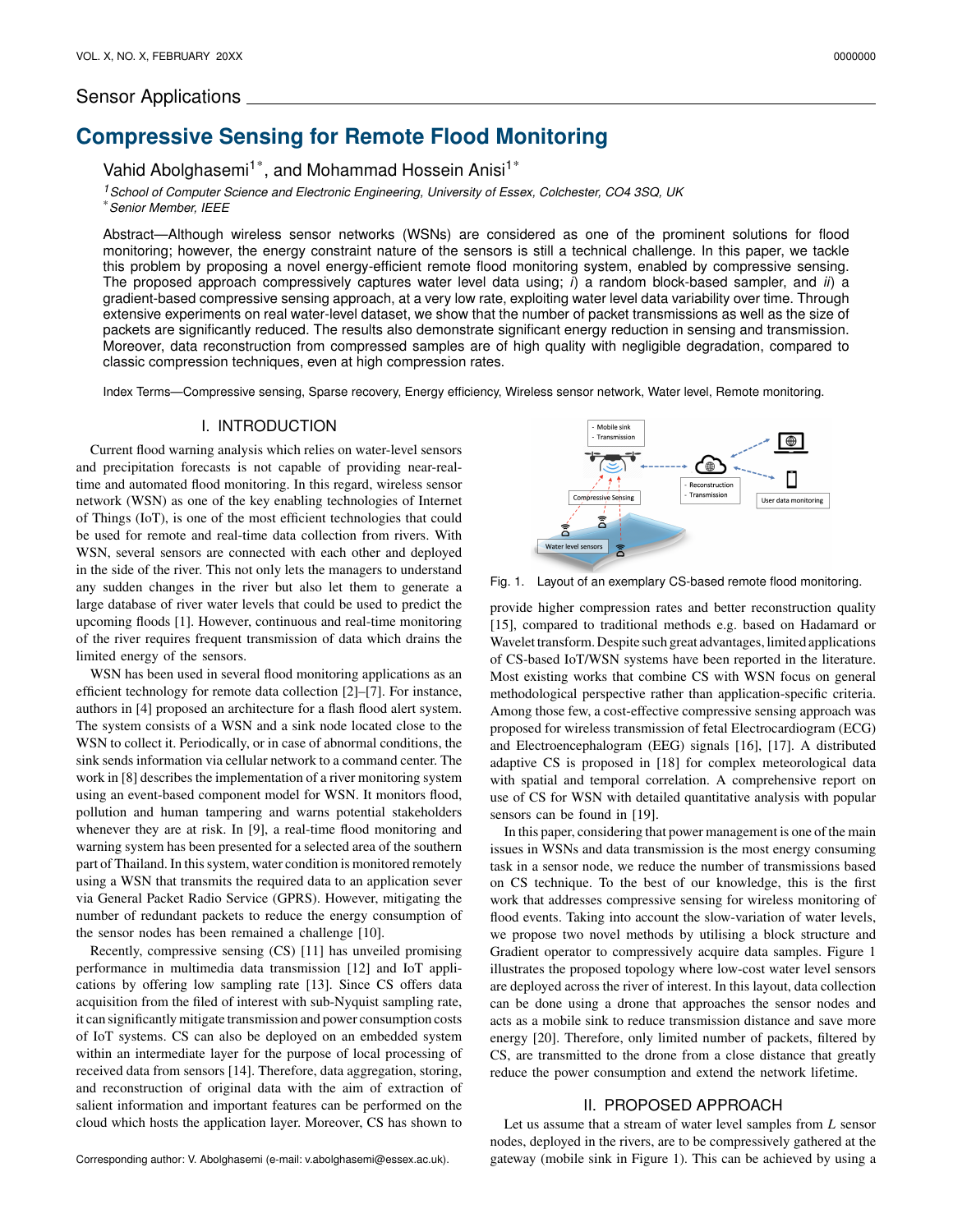block-based strategy [21]. In this approach, we assume that original blocks (segments) acquired by the sensor nodes, within a certain period of time, is composed of  $n$  discrete samples, represented by:

$$
\mathbf{x}_l = [x_l(0), x_l(1), \dots, x_l(n-1)]^\top
$$
 (1)

where  $l \in [1, 2, \ldots, L]$  denotes the *l*-th sensor node, *L* is the total number of nodes, and  $[\cdot]^{\top}$  denotes the transpose operator. These samples, however, are not to be sent to the sink. Instead, a compressed version of segments with size  $m \ll n$  will be received by the sink. Here, the compressive sensing problem can be mathematically expressed as:

$$
\mathbf{y}_l = \mathbf{\Phi} \mathbf{x}_l + \mathbf{v}_l \tag{2}
$$

where  $y_l \in \mathbb{R}^m$  is the measurement vector, and  $\Phi \in \mathbb{R}^{m \times n}$  is called the measurement matrix (sensing matrix). Measurement noise is represented by vector  $\mathbf{v}_l$  which is incurred during the compression procedure. The measurement matrix  $\Phi$  plays a crucial role in both compression and reconstruction phases. It should be designed to provide high compression ratio (i.e.  $m \ll n$ ) and at the same time guarantee recovery of  $\mathbf{x}_l$  from measurements  $\mathbf{y}_l$ . On the other hand, successful reconstruction relies on the key assumption of *sparsity* on  $x_l$ , meaning that most entries are zero. This assumption does not always hold in the primary domain (e.g. time), thus, one may need to transform the data into a different domain (e.g. frequency). It has been shown that problem  $(2)$  still holds if  $\mathbf{x}_l$  can be made sparse by transformation into a different domain, e.g. Discrete Cosine Transform (DCT). This condition can turn equation (2) into:

$$
\mathbf{y}_l = \mathbf{\Phi} \mathbf{\Psi} \mathbf{s}_l \tag{3}
$$

where  $\Psi$  is an  $n \times n$  matrix of orthogonal basis, and  $\mathbf{s}_l \in \mathbb{R}^n$  is the sparse coefficients vector associated to  $x_l$ . After receiving the compressed vectors at the sink, i.e.  $\{y_1, y_2, \ldots, y_l\}$ , they are transmitted to the cloud computer for further processing whereby the original data, i.e.  $\{x_1, x_2, \ldots, x_l\}$ , is reconstructed (Figure 1). In a typical sendand-receive scenario, as proposed in this paper, the measurements  $y_l$  are frequently transmitted to the receiver, whereas  $\Phi$  and  $\Psi$  are known to the receiver. At the receiver,  $\mathbf{x}_l$  (or  $\mathbf{s}_l$ , equivalently) is to be reconstructed from  $y_l$ ,  $\Phi$  and  $\Psi$ . The reconstruction stage does not consume any energy of the WSN. Numerous techniques have been proposed in the literature for such reconstruction, the most famous ones are Basis Pursuit (BP) [22] and Orthogonal Matching Pursuit (OMP) [23]. However, not all methods are efficient and one needs to design techniques depending on the data of interest [24]. As mentioned above, finding sparse representation of the data of interest is crucial for achieving a successful CS system. In what follows, we propose two solutions for this problem: i) using block sparse Bayesian learning model in WSN (BSBL–WSN); and ii) proposing a novel method, termed gradient compressive sensing WSN (GCS–WSN), for compression and transmission of water level samples.

# *A. BSBL–WSN*

Blocks of compressed measurements via matrix multiplication, i.e. (2), will be transmitted to the cloud server for further processing. This process is called CS encoding which can be performed entirely in the analog domain at the sensor nodes. In other words, vector  $y_l$  can be directly acquired by a Random Demodulator (RD) module operating at a sub-Nyquist sampling rate. As this process is to be implemented for data blocks, we have found it very close to a recent work presented by Zhang et al. [17] for telemonitoring of physiological data through a wireless body-area network. Here, we utilise this method for sparse representation of water level data for efficient transmission through a wireless sensor network. Zhang et al. [17] proposed a method that can be efficiently used for compression and reconstruction of EEG data. They initially considered ECG signals which naturally have block structure [16], but later showed that such assumption can be valid for arbitrary waveform such as EEG without a distinct block structure [17]. This motivated us to use the same concept for water level data too. In our proposed block sparse Bayesian learning method, BSBL–WSN, the input signal  $x_l$  is partitioned into concatenation of several non-overlapping blocks as shown in (1). By removing the baseline from each segment (i.e. removing the offset), we can observe that only a few blocks are non-sparse among these blocks. This is due to the fact that water level is normally stable in normal conditions and sudden changes occur mainly in case of flooding. This behaviour allows us to model the water level data in form of a block-sparse data. We model the block-sparse signal  $\mathbf{x}_l$  as a parameterised multivariate Gaussian distribution:

$$
p(\mathbf{x}_l; \gamma_l, \mathbf{C}_l) \sim \mathcal{N}(\mathbf{0}, \gamma_l \mathbf{C}_l), \ l = 1, \cdots, L.
$$
 (4)

where  $\gamma_l$  is a non-negative parameter controlling the block-sparsity of  $\mathbf{x}_l$ . Also,  $\mathbf{C}_l \in \mathbb{R}^{n \times n}$  is a positive-definite matrix to model the correlation structure of the corresponding block. The posterior of **x** can then be obtained via [17]:

$$
p(\mathbf{x}_l|\mathbf{y}_l;\lambda,\gamma_l,\mathbf{C}_l) = \mathcal{N}(\mu_x,\Sigma_x),
$$
\nwith

\n
$$
\mu_x = \Sigma_0 \mathbf{\Phi}^T \left(\lambda \mathbf{I} + \mathbf{\Phi} \Sigma_0 \mathbf{\Phi}^T\right)^{-1} \mathbf{y}, \Sigma_x = \left(\Sigma_0^{-1} + \frac{1}{\lambda} \mathbf{\Phi}^T \mathbf{\Phi}\right)^{-1}
$$

In order to estimate the original vector  $\mathbf{x}_l$ , we first need to find the parameters  $\lambda$  (non-negative regularisation scalar),  $\gamma_l$ ,  $C_l$ . It has been shown that these parameters can be estimated by a using a Type II maximum likelihood procedure [17]. Therefore, we follow the Expectation Maximization (EM) method and define these learning rules:

$$
\gamma_l \leftarrow \frac{1}{n} \text{Tr}[\mathbf{C}_l^{-1} (\mathbf{\Sigma}_x + \mu_x \mu_x^T)] \tag{6}
$$

$$
\lambda \leftarrow \frac{||\mathbf{y}_l - \mathbf{\Phi}\mu_x||_2^2 + \text{Tr}(\Sigma_x \mathbf{\Phi}^T \mathbf{\Phi})}{m}
$$
(7)

The above learning-based rules can estimate the model parameters, and finally the vector  $x_l$  can be estimated using the Maximum-A-Posterior (MAP):

$$
\hat{\mathbf{x}}_l \leftarrow \Sigma_0 \mathbf{\Phi}^T \left( \lambda \mathbf{I} + \mathbf{\Phi} \Sigma_0 \mathbf{\Phi}^T \right)^{-1} \mathbf{y}_l. \tag{8}
$$

In general, various structures such as random binary or random Gaussian distribution have been used for measurement matrix in the literature. However, there are evidences that using *sparse binary matrix*, which are much easier to implement in embedded systems, can lead to more energy-efficient compression compared to other structures [18]. Therefore, we consider random binary  $\Phi$ , and inverse DCT dictionary  $\Psi$ .

# *B. GCS–WSN*

We will see later in Section III that the proposed BSBL–WSN performs very accurately and can recover the original samples on the cloud. However, the reconstruction process explained above is not as simple as traditional methods such as BP [22] or OMP [23]. In this section, our aim is to propose a very simple CS techniques for water level data so that traditional reconstruction methods can be applied too. Naturally, water level data has small fluctuations, and sharp rises occur only in case of flooding events. In fact, crucial information exist mainly at few (sparse) transition points. In order to model these changes in a mathematical form, we propose to use Gradient (derivative) function which measures the variations of a function. In other words, it can *sparsify* our data as it is a requirement for successful implementation of CS. The process of converting water level data into its sparse counterpart can be simply implemented by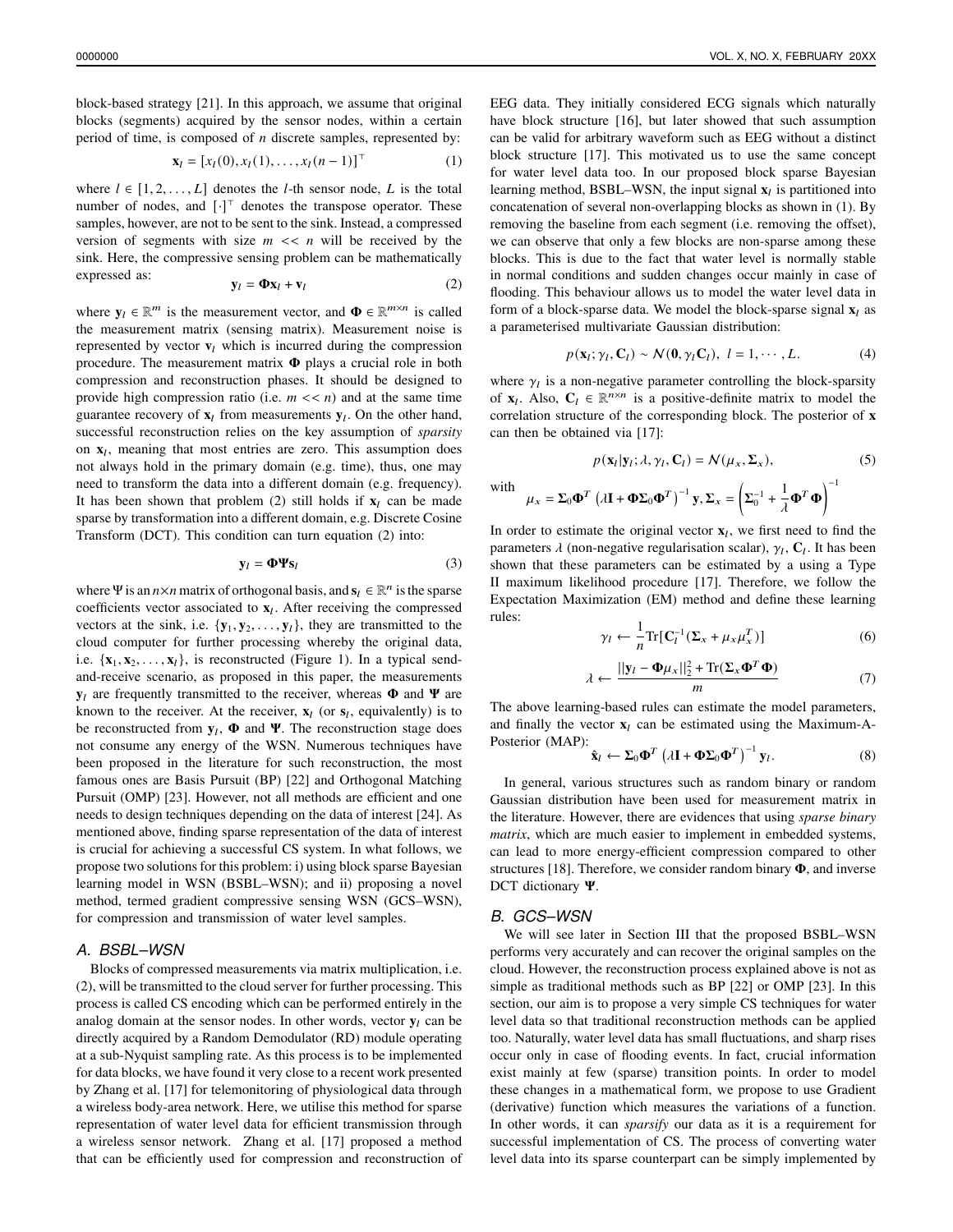

Fig. 2. Performance evaluation of the proposed approach: Average reconstruction error between original data and reconstructed data vs (a) various compression rates and (b) various input SNRs (dB); (c) Transmission energy vs Transmission distance at various compression rates.



Fig. 3. Example of water level data reconstructed from 50% compressed samples using two CS-based methods (BSBL and SL0), and one classic compression technique, i.e., Wavelet Thresholding.

an analog differentiator at the sensor nodes. Here, we mathematically define the gradient of  $x_l$  as:

$$
\mathbf{x}'_l(t) = \nabla \mathbf{x}_l(t) = \frac{\partial \mathbf{x}_l(t)}{\partial t}
$$
 (9)

where  $t$  is the time variable which is replaced by  $n$  after acquisition process, and  $\mathbf{x}'_l$  is the sparse vector. Now, the compressive sensing problem can be re-defined and directly applied to  $\mathbf{x}'_l$  via  $\mathbf{y}'_l = \mathbf{\Phi} \mathbf{x}'_l$ . We call the proposed approach as Gradient Compressive Sensing (GCS). After obtaining the compressed measurements  $y_l$  at the gateway, they are sent to the cloud server where the original signal, i.e.,  $\mathbf{x}'_i$ , is recovered by a CS algorithm using the shared measurement matrix  $\Phi$ . Most common sparse recovery methods such as BP [22], or OMP [23], can be used for this purpose. The recovered data encompasses the information of water level variations. However, if needed, the integral of  $\mathbf{x}'_l$  can be calculated to yield  $\mathbf{x}_l$ .

#### III. EXPERIMENTAL RESULTS

Extensive experiments were conducted to evaluate the performance of the proposed methods with real water level dataset retrieved from an online flood information system in Malaysia<sup>1</sup>. The dataset includes water level samples captured from 15 sensor nodes deployed on various rivers. There are 150 data points for a 24-hour period.

#### *A. CS performance*

An example of 150-point water level data are first compressed using random binary matrix of size  $70 \times 150$  (equivalent to  $50\%$ compression ratio). Then, the the proposed BSBL–WSN method is applied to the compressed sampled to reconstruct the original data points. For comparison, we also applied Smoothed– $\ell_0$  (SL0) [25] and classic Wavelet thresholding to reconstruct the original samples. SL0 uses a smooth measure of  $\ell_0$ -norm to recover sparsest vector from the compressed measurements. Figure 3 shows the results of this experiment along with the obtained Mean Square Error (MSE). It is clearly observed that the original signal has been successfully recovered where BSBL–WSN outperforms both SL0 and Wavelet thresholding, with a much smaller reconstruction error.

In order to evaluate the robustness of the proposed approaches, we conducted an experiment to reconstruct all water level data at various compression ratios. Figure 2 (a) illustrates the average reconstruction performance of original flood data points from compressed measurements at various compression rates. In this experiment, 50 trials have been conducted at each compression rate, and random binary sensing matrix (measurement matrix) have been used. As observed from Figure 2 (a), the average MSE is acceptable for up to around 75% compression rate using the proposed BSBL– WSN. It is also observed that BSBL outperforms SL0 as expected. Interestingly, Figure 2 (a) reveals that the proposed GCS–WSN provides greater reconstruction performance among all other methods in the graph. However, such performance significantly drops at 50% onward where average MSE sharply increases. The reason of this significant drop could be due to weakness of BP method (used for sparse reconstruction) to recover highly compressed samples.

Next, the robustness of the proposed methods against noisy inputs is assessed. To do this, White Gaussian Noise (WGN) is added to the original samples with different Signal-to-Noise-ratio (SNR) levels. Then, compressive sensing is applied and the average reconstruction errors over 50 trials are recorded. The compression ratio is kept at 50% in all trials. Figure 2 (b) presents average MSEs versus varying input SNR from 1 to 30 dB. A monotonic reduction in MSE is observed for all the methods where the proposed methods, i.e., BSBL–WSN and GCS–WSN outperform SL0.

#### *B. Energy efficiency*

In the proposed method, unlike the conventional WSN, instead of transmitting each captured sample, we transmit a number of samples in a compressed packet. So that, the senor nodes can save considerable amount of energy by transmitting much less number of packets [26]. We discuss the energy model used and show how the compression techniques have reduced the energy consumption of the nodes. Let us denote the required energy for sampling, computation, and communication by  $E_{sm}$ ,  $E_{cmp}$ ,  $E_{cmm}$ , respectively. In order to calculate the energy saving of sampling as a result of applying CS, we use the following equation [19]:

$$
E_{saving} \approx (\frac{n-m}{n})(E_{sm} + E_{cmm} + E_{cmp}). \tag{10}
$$

Recall that  $n$  and  $m$  are number of samples before and after compression, respectively (i.e.  $m < n$ ). We have assumed transmission distance between the sensor nodes and the mobile sink to be 10 meters. In addition, normalized sampling and computation energies with respect to communication energy are calculated as  $E_{sm} = 4.2 \times 10^{-4}$ and  $E_{cmp} = 0.11$ , respectively [19]. Note that both BSBL and GCS methods consume the same amount of sensing energy as they follow